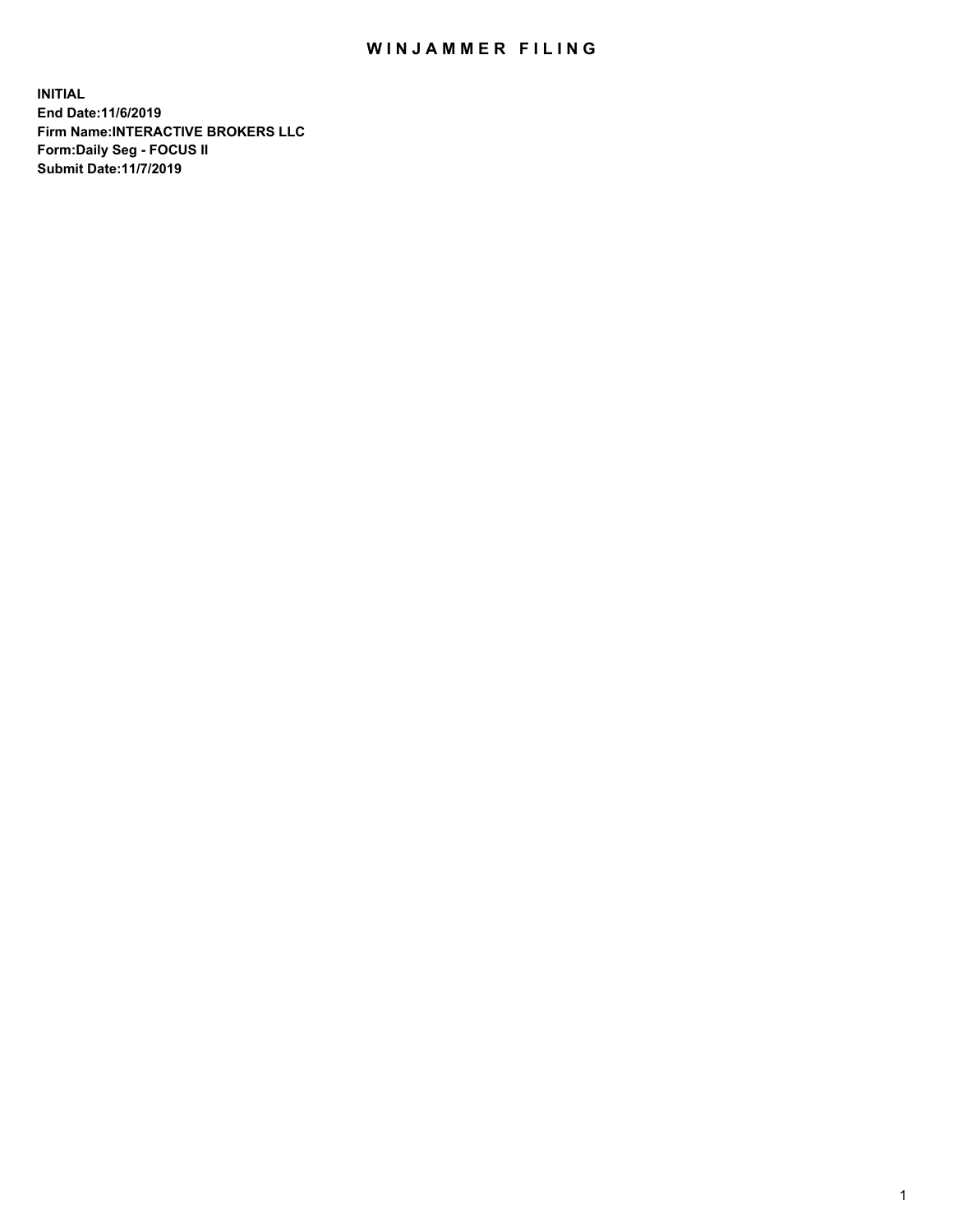**INITIAL End Date:11/6/2019 Firm Name:INTERACTIVE BROKERS LLC Form:Daily Seg - FOCUS II Submit Date:11/7/2019 Daily Segregation - Cover Page**

| Name of Company                                                                                                                                                                                                                                                                                                                | <b>INTERACTIVE BROKERS LLC</b>                                                                  |
|--------------------------------------------------------------------------------------------------------------------------------------------------------------------------------------------------------------------------------------------------------------------------------------------------------------------------------|-------------------------------------------------------------------------------------------------|
| <b>Contact Name</b>                                                                                                                                                                                                                                                                                                            | James Menicucci                                                                                 |
| <b>Contact Phone Number</b>                                                                                                                                                                                                                                                                                                    | 203-618-8085                                                                                    |
| <b>Contact Email Address</b>                                                                                                                                                                                                                                                                                                   | jmenicucci@interactivebrokers.c<br>om                                                           |
| FCM's Customer Segregated Funds Residual Interest Target (choose one):<br>a. Minimum dollar amount: ; or<br>b. Minimum percentage of customer segregated funds required:% ; or<br>c. Dollar amount range between: and; or<br>d. Percentage range of customer segregated funds required between:% and%.                         | $\overline{\mathbf{0}}$<br>$\overline{\mathbf{0}}$<br>155,000,000 245,000,000<br>0 <sub>0</sub> |
| FCM's Customer Secured Amount Funds Residual Interest Target (choose one):<br>a. Minimum dollar amount: ; or<br>b. Minimum percentage of customer secured funds required:%; or<br>c. Dollar amount range between: and; or<br>d. Percentage range of customer secured funds required between:% and%.                            | $\overline{\mathbf{0}}$<br>$\overline{\mathbf{0}}$<br>80,000,000 120,000,000<br>00              |
| FCM's Cleared Swaps Customer Collateral Residual Interest Target (choose one):<br>a. Minimum dollar amount: ; or<br>b. Minimum percentage of cleared swaps customer collateral required:% ; or<br>c. Dollar amount range between: and; or<br>d. Percentage range of cleared swaps customer collateral required between:% and%. | $\overline{\mathbf{0}}$<br>$\underline{\mathbf{0}}$<br>0 <sub>0</sub><br>0 <sub>0</sub>         |

Attach supporting documents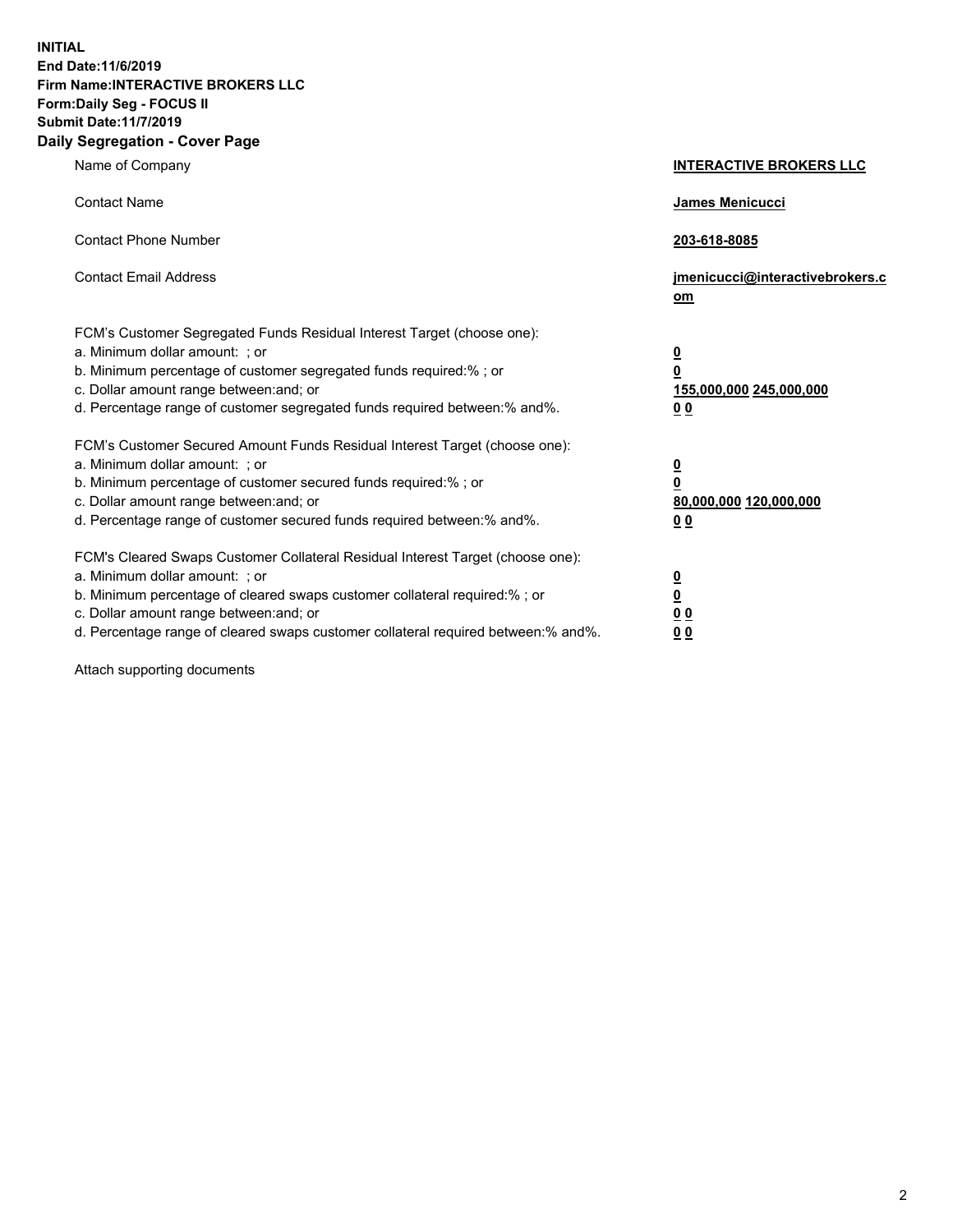## **INITIAL End Date:11/6/2019 Firm Name:INTERACTIVE BROKERS LLC Form:Daily Seg - FOCUS II Submit Date:11/7/2019 Daily Segregation - Secured Amounts**

|     | Daily Segregation - Secured Amounts                                                         |                                                      |
|-----|---------------------------------------------------------------------------------------------|------------------------------------------------------|
|     | Foreign Futures and Foreign Options Secured Amounts                                         |                                                      |
|     | Amount required to be set aside pursuant to law, rule or regulation of a foreign            | $0$ [7305]                                           |
|     | government or a rule of a self-regulatory organization authorized thereunder                |                                                      |
| 1.  | Net ledger balance - Foreign Futures and Foreign Option Trading - All Customers             |                                                      |
|     | A. Cash                                                                                     | 493,119,463 [7315]                                   |
|     | B. Securities (at market)                                                                   | $0$ [7317]                                           |
| 2.  | Net unrealized profit (loss) in open futures contracts traded on a foreign board of trade   | 10,691,962 [7325]                                    |
| 3.  | Exchange traded options                                                                     |                                                      |
|     | a. Market value of open option contracts purchased on a foreign board of trade              | 54,469 [7335]                                        |
|     | b. Market value of open contracts granted (sold) on a foreign board of trade                | -45,899 [7337]                                       |
| 4.  | Net equity (deficit) (add lines 1. 2. and 3.)                                               | 503,819,995 [7345]                                   |
| 5.  | Account liquidating to a deficit and account with a debit balances - gross amount           | 4,239 [7351]                                         |
|     | Less: amount offset by customer owned securities                                            | 0 [7352] 4,239 [7354]                                |
| 6.  | Amount required to be set aside as the secured amount - Net Liquidating Equity              | 503,824,234 [7355]                                   |
|     | Method (add lines 4 and 5)                                                                  |                                                      |
| 7.  | Greater of amount required to be set aside pursuant to foreign jurisdiction (above) or line | 503,824,234 [7360]                                   |
|     | 6.                                                                                          |                                                      |
|     | FUNDS DEPOSITED IN SEPARATE REGULATION 30.7 ACCOUNTS                                        |                                                      |
| 1.  | Cash in banks                                                                               |                                                      |
|     | A. Banks located in the United States                                                       | 35,916,367 [7500]                                    |
|     | B. Other banks qualified under Regulation 30.7                                              | 0 [7520] 35,916,367 [7530]                           |
| 2.  | Securities                                                                                  |                                                      |
|     | A. In safekeeping with banks located in the United States                                   | 492,816,438 [7540]                                   |
|     | B. In safekeeping with other banks qualified under Regulation 30.7                          | 0 [7560] 492,816,438 [7570]                          |
| 3.  | Equities with registered futures commission merchants                                       |                                                      |
|     | A. Cash                                                                                     | $0$ [7580]                                           |
|     | <b>B.</b> Securities                                                                        | $0$ [7590]                                           |
|     | C. Unrealized gain (loss) on open futures contracts                                         | $0$ [7600]                                           |
|     | D. Value of long option contracts                                                           | $0$ [7610]                                           |
|     | E. Value of short option contracts                                                          | 0 [7615] 0 [7620]                                    |
| 4.  | Amounts held by clearing organizations of foreign boards of trade                           |                                                      |
|     | A. Cash                                                                                     | $0$ [7640]                                           |
|     | <b>B.</b> Securities                                                                        | $0$ [7650]                                           |
|     | C. Amount due to (from) clearing organization - daily variation                             | $0$ [7660]                                           |
|     | D. Value of long option contracts                                                           | $0$ [7670]                                           |
|     | E. Value of short option contracts                                                          | 0 [7675] 0 [7680]                                    |
| 5.  | Amounts held by members of foreign boards of trade                                          |                                                      |
|     | A. Cash                                                                                     | 99,772,498 [7700]                                    |
|     | <b>B.</b> Securities                                                                        | $0$ [7710]                                           |
|     | C. Unrealized gain (loss) on open futures contracts                                         | 4,318,737 [7720]                                     |
|     | D. Value of long option contracts                                                           | 54,469 [7730]                                        |
|     | E. Value of short option contracts                                                          | <mark>-45,899</mark> [7735] <b>95,462,331</b> [7740] |
| 6.  | Amounts with other depositories designated by a foreign board of trade                      | 0 [7760]                                             |
| 7.  | Segregated funds on hand                                                                    | $0$ [7765]                                           |
| 8.  | Total funds in separate section 30.7 accounts                                               | 624,195,136 [7770]                                   |
| 9.  | Excess (deficiency) Set Aside for Secured Amount (subtract line 7 Secured Statement         | 120,370,902 [7380]                                   |
|     | Page 1 from Line 8)                                                                         |                                                      |
| 10. | Management Target Amount for Excess funds in separate section 30.7 accounts                 | 80,000,000 [7780]                                    |
| 11. | Excess (deficiency) funds in separate 30.7 accounts over (under) Management Target          | 40,370,902 [7785]                                    |
|     |                                                                                             |                                                      |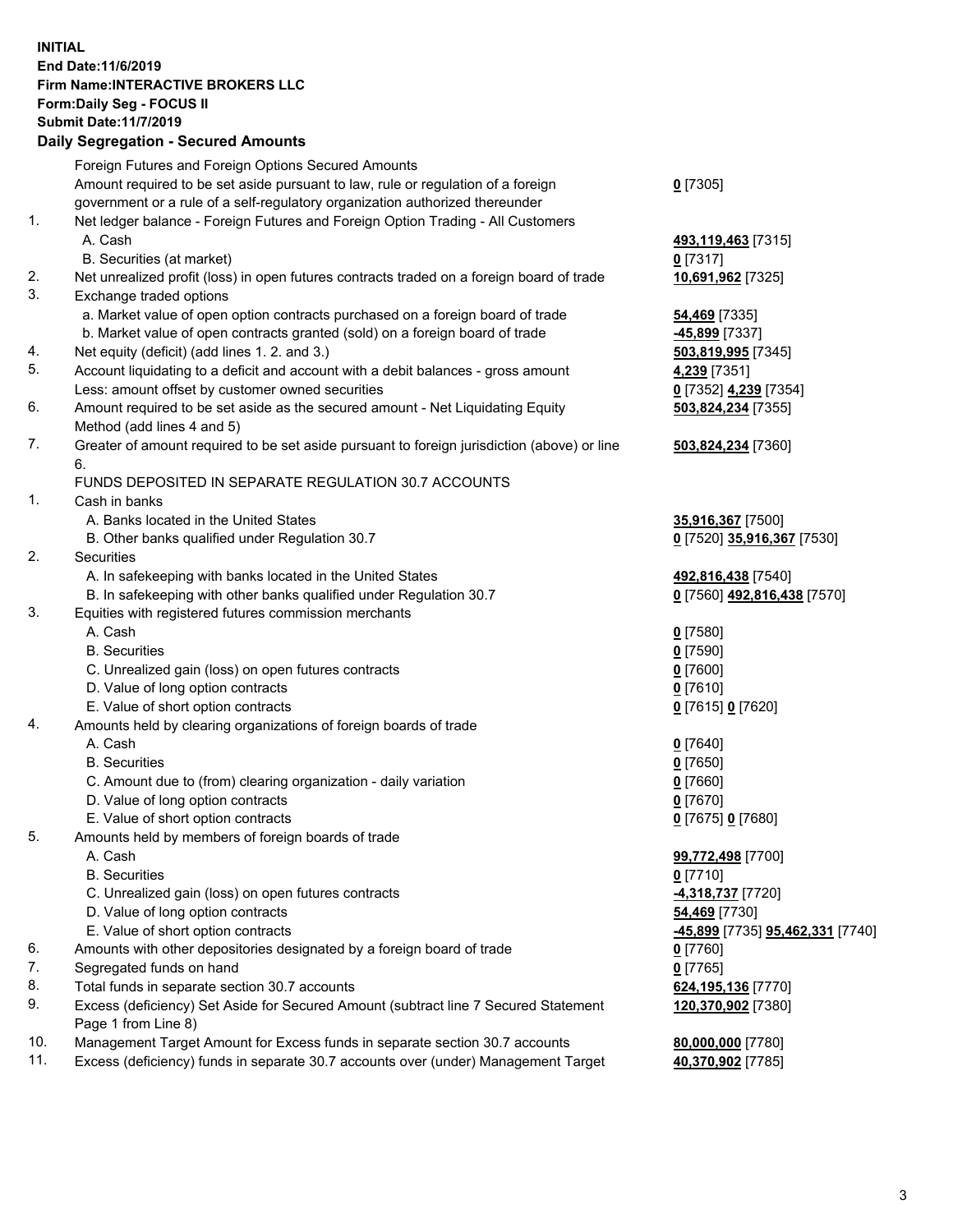**INITIAL End Date:11/6/2019 Firm Name:INTERACTIVE BROKERS LLC Form:Daily Seg - FOCUS II Submit Date:11/7/2019 Daily Segregation - Segregation Statement** SEGREGATION REQUIREMENTS(Section 4d(2) of the CEAct) 1. Net ledger balance A. Cash **4,170,894,828** [7010] B. Securities (at market) **0** [7020] 2. Net unrealized profit (loss) in open futures contracts traded on a contract market **-12,163,428** [7030] 3. Exchange traded options A. Add market value of open option contracts purchased on a contract market **169,954,504** [7032] B. Deduct market value of open option contracts granted (sold) on a contract market **-178,638,076** [7033] 4. Net equity (deficit) (add lines 1, 2 and 3) **4,150,047,828** [7040] 5. Accounts liquidating to a deficit and accounts with debit balances - gross amount **981,004** [7045] Less: amount offset by customer securities **0** [7047] **981,004** [7050] 6. Amount required to be segregated (add lines 4 and 5) **4,151,028,832** [7060] FUNDS IN SEGREGATED ACCOUNTS 7. Deposited in segregated funds bank accounts A. Cash **1,100,339,239** [7070] B. Securities representing investments of customers' funds (at market) **1,944,822,185** [7080] C. Securities held for particular customers or option customers in lieu of cash (at market) **0** [7090] 8. Margins on deposit with derivatives clearing organizations of contract markets A. Cash **1,341,219** [7100] B. Securities representing investments of customers' funds (at market) **1,354,749,180** [7110] C. Securities held for particular customers or option customers in lieu of cash (at market) **0** [7120] 9. Net settlement from (to) derivatives clearing organizations of contract markets **-8,702,459** [7130] 10. Exchange traded options A. Value of open long option contracts **170,067,520** [7132] B. Value of open short option contracts **-178,993,713** [7133] 11. Net equities with other FCMs A. Net liquidating equity **0** [7140] B. Securities representing investments of customers' funds (at market) **0** [7160] C. Securities held for particular customers or option customers in lieu of cash (at market) **0** [7170] 12. Segregated funds on hand **0** [7150] 13. Total amount in segregation (add lines 7 through 12) **4,383,623,171** [7180] 14. Excess (deficiency) funds in segregation (subtract line 6 from line 13) **232,594,339** [7190] 15. Management Target Amount for Excess funds in segregation **155,000,000** [7194] **77,594,339** [7198]

16. Excess (deficiency) funds in segregation over (under) Management Target Amount Excess